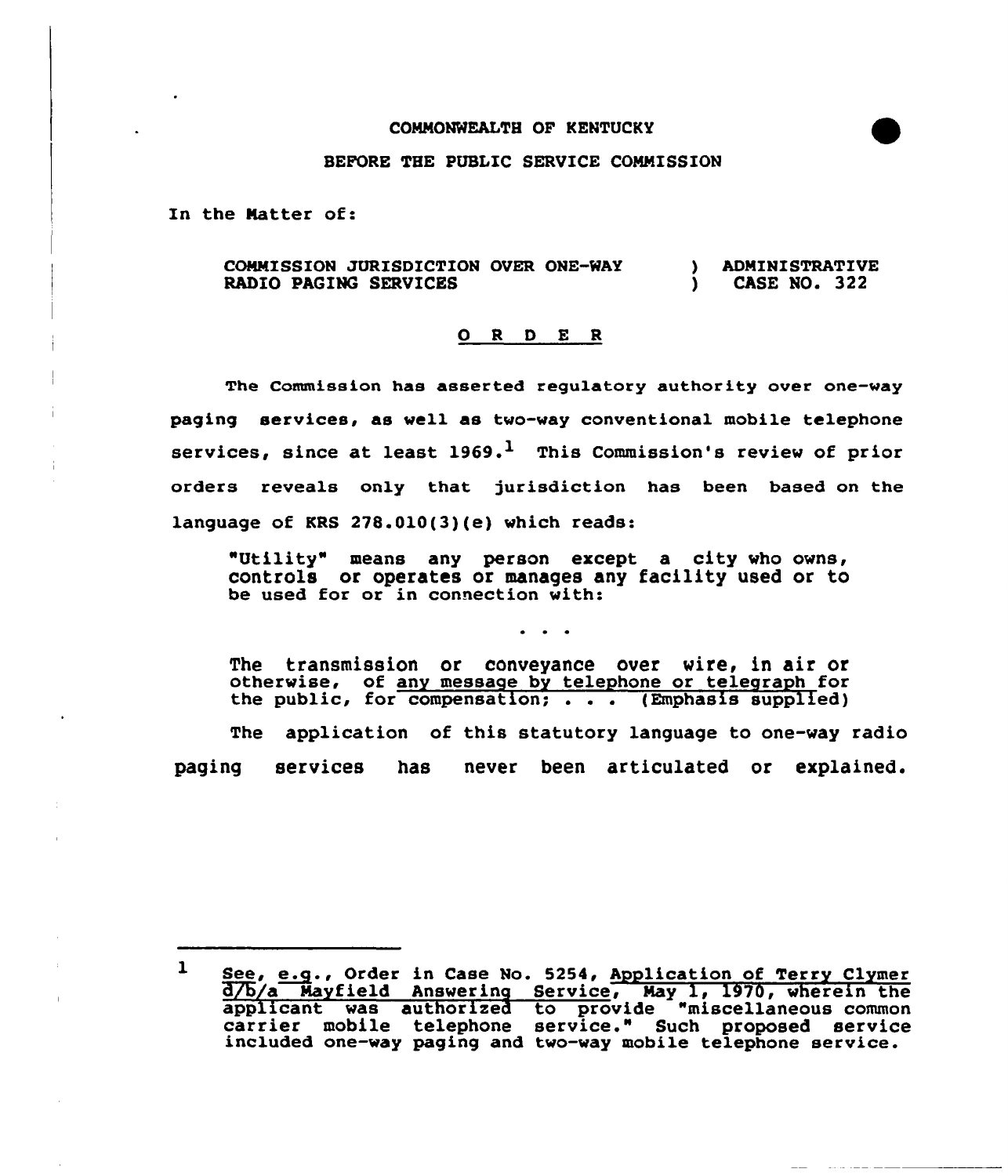Apparently, jurisdiction has simply been assumed,<sup>2</sup> perhaps due to the fact that paging and mobile telephone systems are typically interconnected with land line telephone companies. That paging and mobile telephone services clearly involve telecommunications and are often provided by the same companies may have been factors that precipitated the original assumption of authority. However, one-way paging is sometimes provided by companies that provide no two-way services. Also, radio paging has been provided by telephone answering services, which are unregulated.

Apparently, the issue of jurisdiction has never been contested, or argued before the Commission. Also, we are unable to locate previous findings of fact that would convince us that the matter has been fully considered by the Commission. We have considered, sua sponte, the following question: Does the Commission have subject matter jurisdiction over the provision of one-way radio-paging service? We conclude that persons providing only radio paging services are not "utilities" within the meaning of KRS 278.010(3)(e). Our authority having been limited to the regulation of utilities, KRS 278.040(2), we hereby disclaim any authority over radio paging services.

See<sub>f</sub> e.g., final Order in Case No. 8201, Application of  $\mathbf{2}$ Digital Paging Systems, Inc., June 29, 1981, at p. 3, ("The<br>record herein establishes that applicant is a Kentucky<br>corporation duly authorized and intending to conduct the<br>business of providing interconnected radio telepho business of providing interconnected radio telephone an<br>paging service . . . which would constitute it a "non-energ<br>utility" within the meaning of KRS 278.010(5)(b). . . thereb utility" within the meaning of KRS 278.010(5)(b).... thereby<br>requiring an exercise of jurisdiction by this Commission.").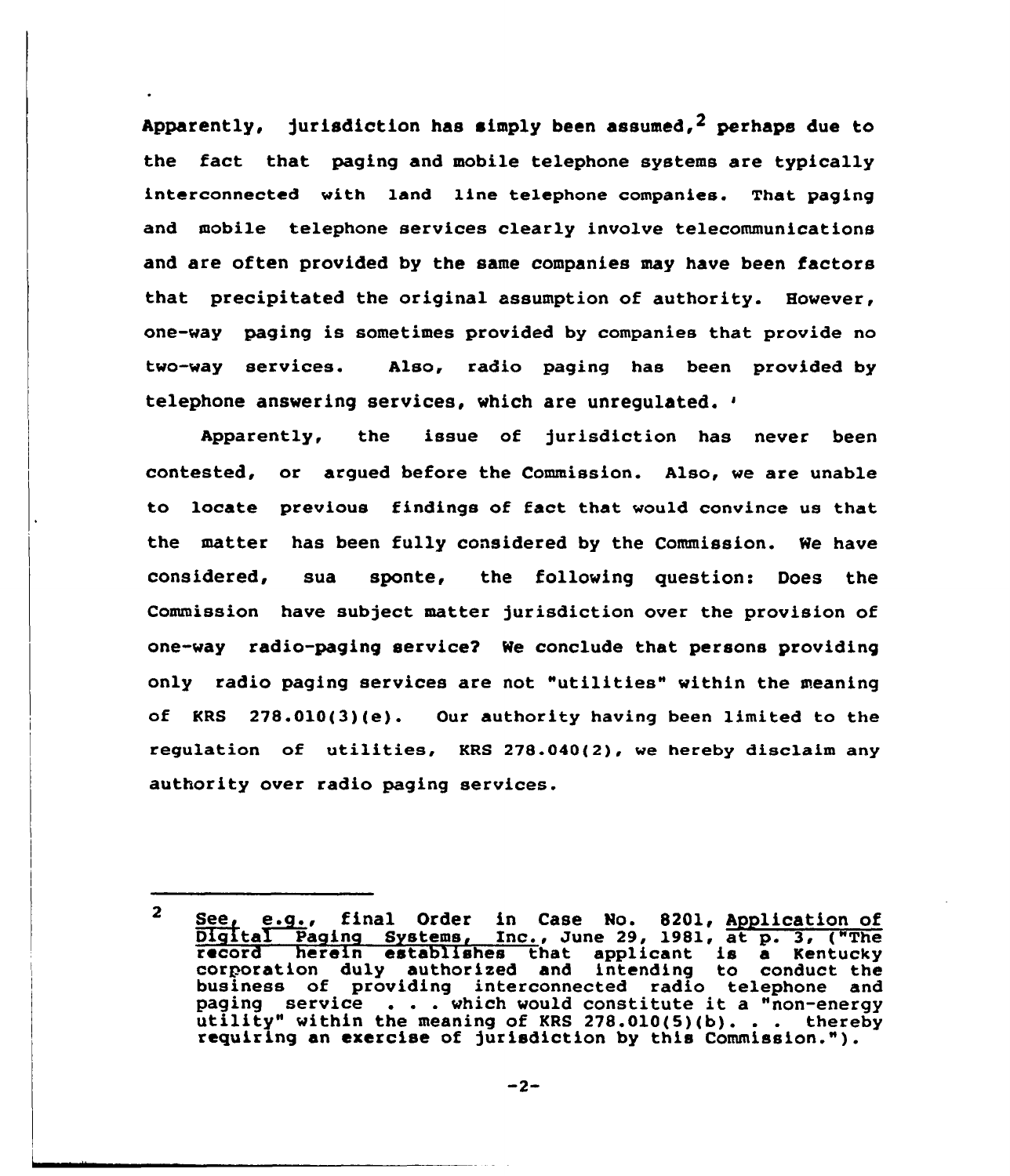## DISCUSSION

Subscribers to radio paging services are furnished a portable radio receiver that is activated by a radio signal. <sup>A</sup> person desiring to reach the subscriber may dial a telephone number belonging to the paging company. This causes a radio signal to be broadcast, activating the pager. Some pagers provide only a tone, which notifies the subscriber that a message is waiting. In such a case, the subscriber may have to phone the paging company in order to hear the message. Other paging services include tone and voice, digital display, and alphanumeric display. Such services provide for the transmission, to the subscriber, of voice messages or visible messages, such as phone-numbers. However, one-way paging devices do not permit two-way communication. The paging unit is incapable of originating and transmitting a message.<sup>3</sup> Within this factual context, we consider whether radio paging involves "the transmission of messages by telephone or telegraph."

Giving the words "telephone" and "telegraph" their ordinary meanings, we conclude that the essence of both is their two-way communication capability. The content (i.e. voice or data) is

 $\overline{\mathbf{3}}$ The Commission is aware of the provision by American Paging Inc. of Ky., of "talk-back" paging services, which permit the user of the paging unit to relay a brief return message after being paged. We are not aware that these "talk-back" pagers are capable of originating a transmission, or sustaining a two-way conversation.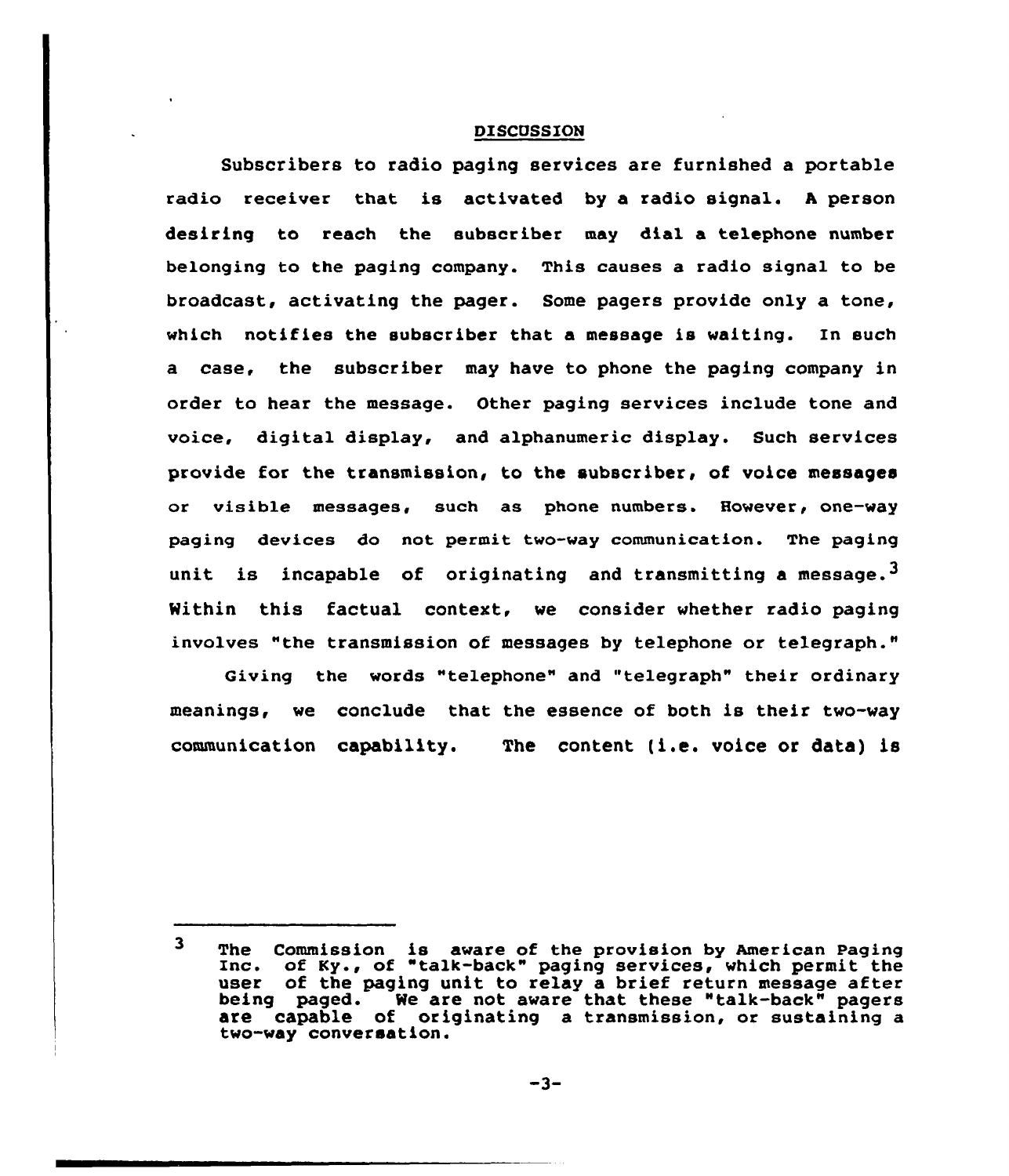unimportant -- the possibility for two-way communication is dispositive.<sup>4</sup> We find that one-way paging does not involve the transmission of a message by telephone or telegraph.<sup>5</sup> The paging company does not itself transmit telephone messages. Ample case authority convinces us that the General Assembly did not intend that the Commission regulate radio paging.

In the case of Ill. Consol. Tel. Co. v. Il. Commerce Com'm., Il., <sup>447</sup> N.E.2d 295, <sup>44</sup> ALR 4th <sup>205</sup> (1983), the Illinois Supreme Court inquired into "whether persons that provide one-way radio paging own or operate equipment used 'for or in'onnection with . . . the transmission of telegraph or telephone messages." The Court held that they did not. Id. at 296.

The Ill. Consol. Tel. court began its analysis by affirming an earlier holding<sup>6</sup> that the operative language in the Illinois

5 One-way radio paging is essentially a signalling service,<br>provided through a brief radio broadcast. We recognize that<br>our role in telecommunications regulation does not include jurisdiction over the entire telecommunications field, or over all types of signalling.

6 Illinois-Indiana Cable Television Association v. Ill. Commerce Com'm., 302 N.E.2d 334 (1973).

<sup>4</sup> See, e.g., Jones v. Cumberland Teleph. and Teleg. Co., Ky., 130 S.W. 994, 995 (1910) (telephone company places persons in direct communication with each other, and enable(s) them to talk one to the other), <u>see also</u>, <u>Peo</u> characteristic of telephone communication, as opposed to paging or telegraph, is two-way voice transmission), Re Anserphone of Kansas City, Inc., Mo. P.S.C., 87 PUR 3d 164, (1970) (The two-way nature of telephone communication has long been recognized), citing Jones v. Cumberland Teleph. and Teleg.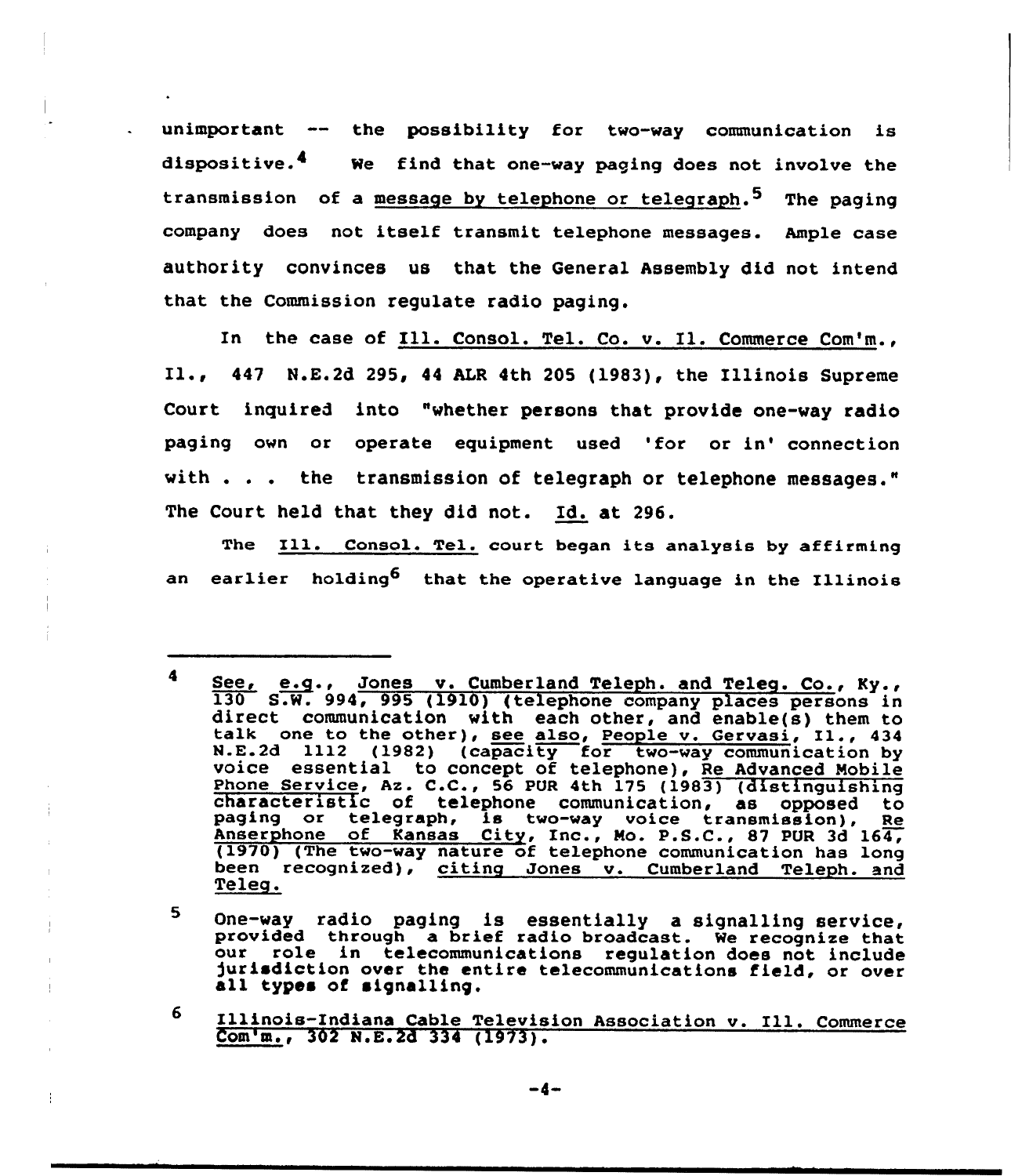Public Utilities  $Act^7$  was not "messages" but "telephone." The court found that giving the terms telephone and telephone service their plain and commonly ascribed meanings, one-way paging was not telephone service. Id. at 447 N.E.2d 297. The court further found that the fact that a radio paging service may facilitate communication by telephone did not make the paging service itself a public utility. Id. at 298. We agree with the analysis of the Illinois Supreme Court, and find that such analysis is also applicable to our enabling statute.

and decision and contract the contract of the state of the state of the state of the state of the state of the

Other courts<sup>8</sup> and state utility commissions<sup>9</sup> have used the same reasoning in rethinking jurisdiction over radio paging. This Commission feels strongly that this interpretation of our jurisdictional reach is the correct one, and vill facilitate

 $\mathcal{A}$  . The signal properties of  $\mathcal{A}$ 

 $\overline{\mathbf{z}}$ Ill. Rev. Stat. 1979, ch 111 2/3, par. 10.3(b) read: "'Public utility' means every corporation, company, association... utility' means every corporation, company, association . .<br>that owns, controls, operates or manages . . . for public use any plant, equipment or property used or to be used for or in any plant, equipment or property used or to be used for or in<br>connection with . . . . b. the transmission of telegraph or telephone messages between points within this State;

estephone messages between points within this state; . . .<br>See, e.g., Radio Relay Corp. v. Public Utilities Com., Oh.,<br>341 N.E.2d 826 (1976) (radio paging services not telephone 8 companies within meaning of state statute). See also, Houser<br>Comm. v. Ill. Com., Com., Il., 458 N.E.2d 919 (1983). See generally Annot., 44 ALR4th' 216 (1986).

See, e.g., Re Anserphone of Kansas City, 87 PUR3d at 165  $\mathbf{9}$ (radio paging service does not afford telephoni communication). See also Re Page America of Utah, Inc., Ut.<br>P.S.C., 57 PUR4th 717 (1985) vacated and remanded sub nom., Williams v. Public Service Com'n of Utah, Ut., 720 P.23 773 (1986)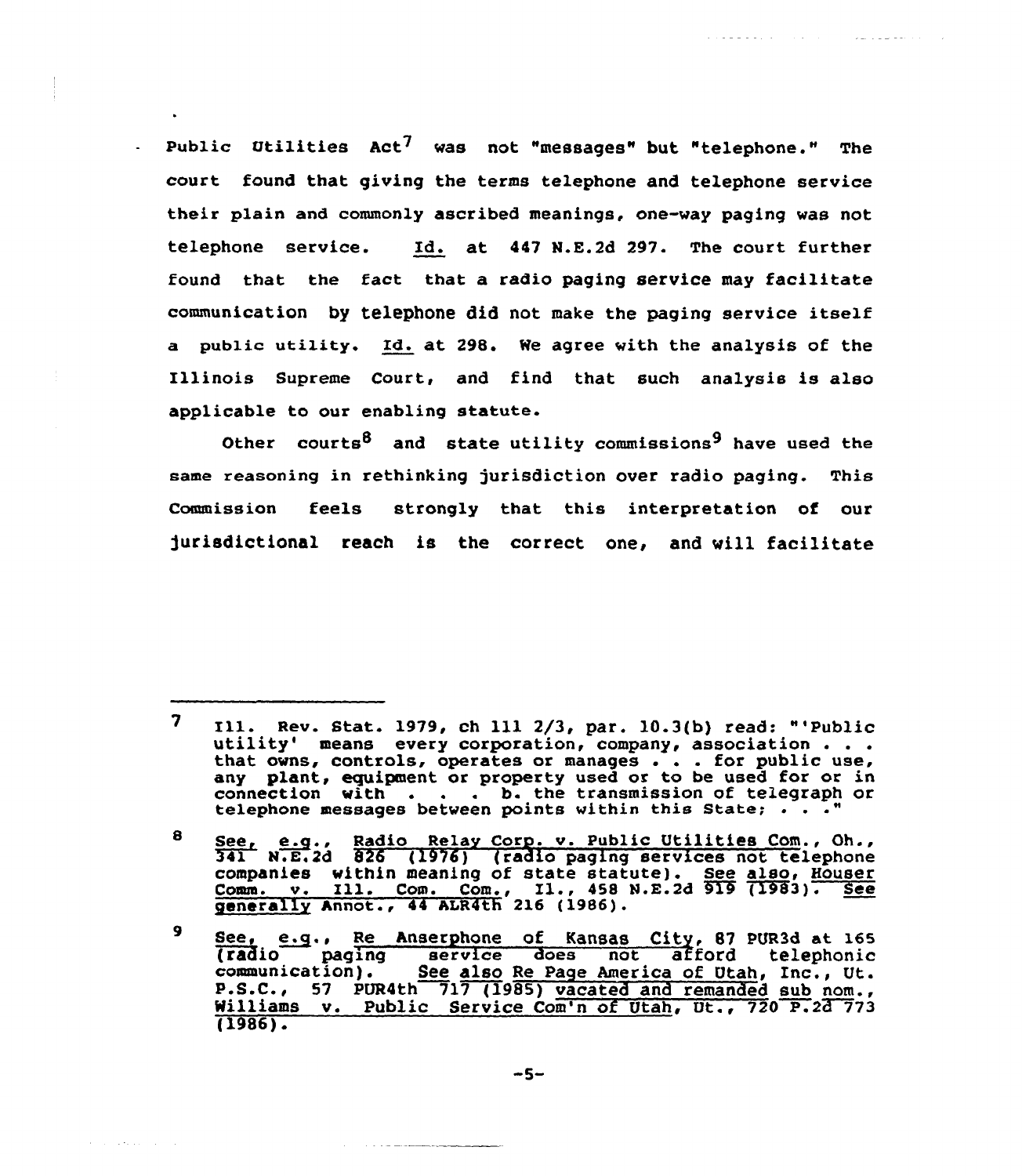increased competition and flexibility in the provision of radio paging services within the Commonwealth.<sup>10</sup>

Based upon the foregoing analysis, the Commission hereby finds that:

l. One-way radio paging services do not fall within the meaning of KRS  $278.010(3)(e)$ ; and

2. The Commission lacks jurisdiction over persons providing only one-way radio paging aervices.

IT I5 THEREFORE ORDERED that:

1. Persons providing only one-way radio paging services are no longer regulated by the Commission;

2. One-way services provided by jurisdictional Radio Common Carriers and other utilities hereby be exempted from the tariffing requirements of KRS Chapter 278; and

3. Tariff changes needed to reflect this Order be filed within 30 days. Utilities shall file revised tariff pages to delete references to one-way service, where references to one-way and two-way service exist on the same pages.

<sup>10</sup> Further, we anticipate reexamining our proper role in the regulation of conventional two-way mobile telephone services, in the near future.